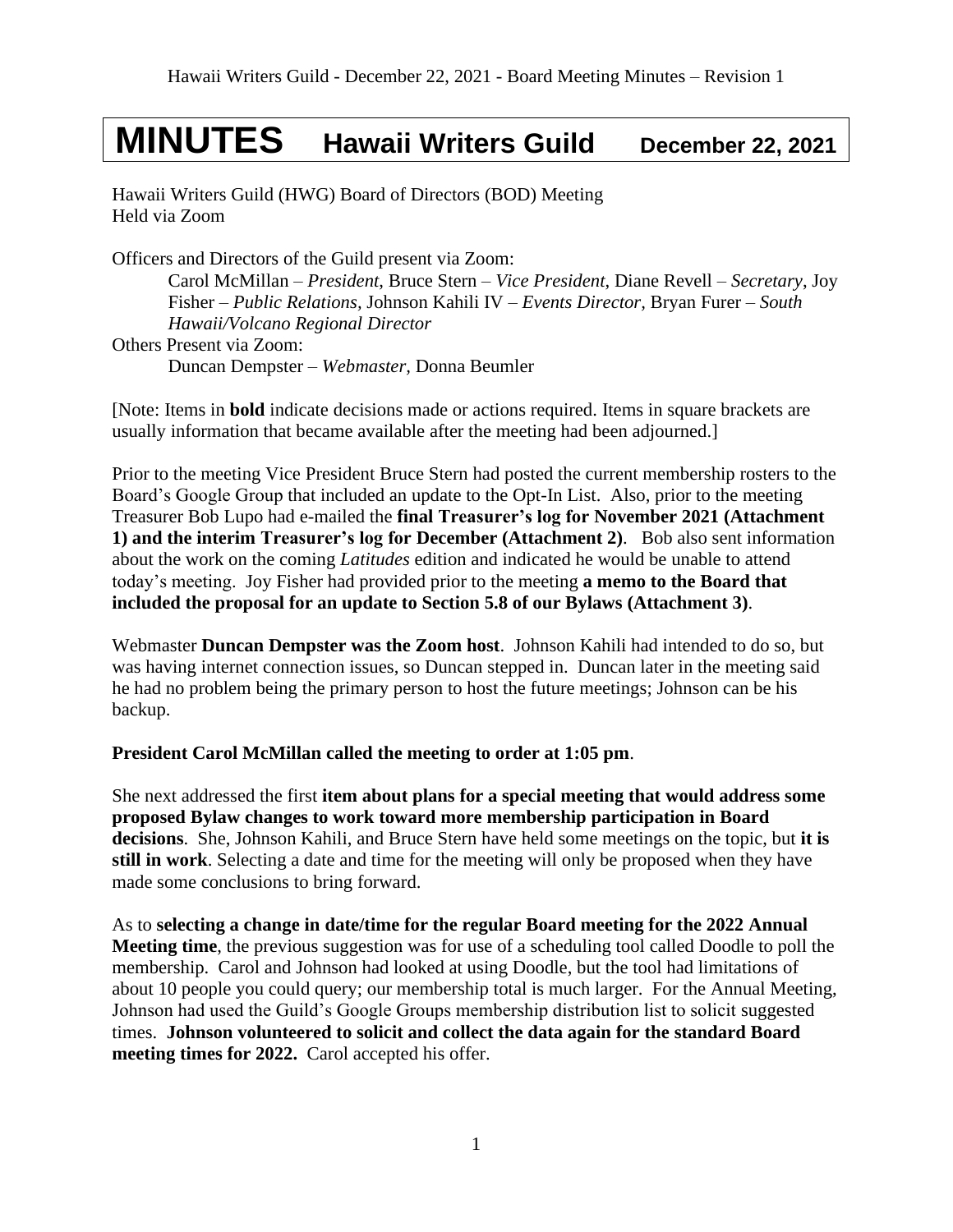**Secretary Diane Revell had recently provided the two most recently approved updates to Guild processes (for review of new member applicants and dues collection) to Webmaster Duncan Dempster for posting to a new tab for Policies & Processes** on the Guild Business page of the Hawaii Writers Guild website. Duncan indicated that the new tab was yet to be added but is next up on his website tasks.

Bruce Stern, **Vice President**, provided a summary of the **membership status with 77 active members that includes two student members and one member delinquent on dues.** There is one member late enough on their dues to not be counted in the active count and they will be dropped completely if no change soon. Also, one pending member (approved to join in September) still hasn't their initial annual dues and will be dropped if he does not pay dues within the 6-month window. **Bruce has updated the Opt-In List that added 3 members** based on replies to his November 24<sup>th</sup> request for those who would like to be added or deleted from the list. **There are now 45 on the list.** He sent it to the Board and will send it to those on the list before the end of December. [Sent on December  $30<sup>th</sup>$ .]

**Treasurer, Bob Lupo, provided a summary** for the **final November log provided in Attachment 1 and** the details for the **interim December log in Attachment 2**. We ended November and began December with an ASB Operating Balance of \$6,064.86. The Guild has received membership dues payments totaling \$208.31, to date this month, which includes 3 membership renewals , including 1 student member, and 3 new membership initiations. Hence, **the Guild has an ASB Operating Balance of \$6,273.17 as of today, December 22, 2021**. Additionally, the Guild incurred legal fees in December from *Rush Moore LLP* in connection with that firm's review of HWG's Bylaws and Articles of Incorporation. This transaction was covered by a generous donation from Joy Fisher. **Thank you, Joy!** Bob will treat this as a *nonbank wash transaction* that will be reflected in the Guild's final 2021 budget as fully covered by Joy's donation.

Committee Reports/Updates:

**Events Director, Johnson Kahili**, addressed planning for the upcoming **January HWG Annual Meeting**. The date set is **Saturday, January 22nd** as a Zoom meeting and the **specific time will be decided next**. Johnson had used the Guild's Google Groups membership distribution list to solicit suggested times. He said **responses fell into two categories split evenly between starting near 1pm or 4pm or later. He will see if any more replies but will likely select a time between those two.** On the replies to his survey about preferred time for the meeting, he also solicited ideas from members to make the meeting more entertaining. Some suggestions were made for games (maybe like the spinner used at last year's meeting used to decide winners in an opportunity drawing for books by our members). For those **members willing to donate books as prizes, he planned to also ask them to provide the shipping to whomever the winner was**. One of the Board members said **they could also offer the prize as a Kindle version versus hardcopy**. Johnson has said he could host the meeting and the logistics but **may want help with any games to be held**.

Diane mentioned that besides the announcement of the results of the election of officers, the other **requirement is for the President to present a "state of the Guild" message. Carol**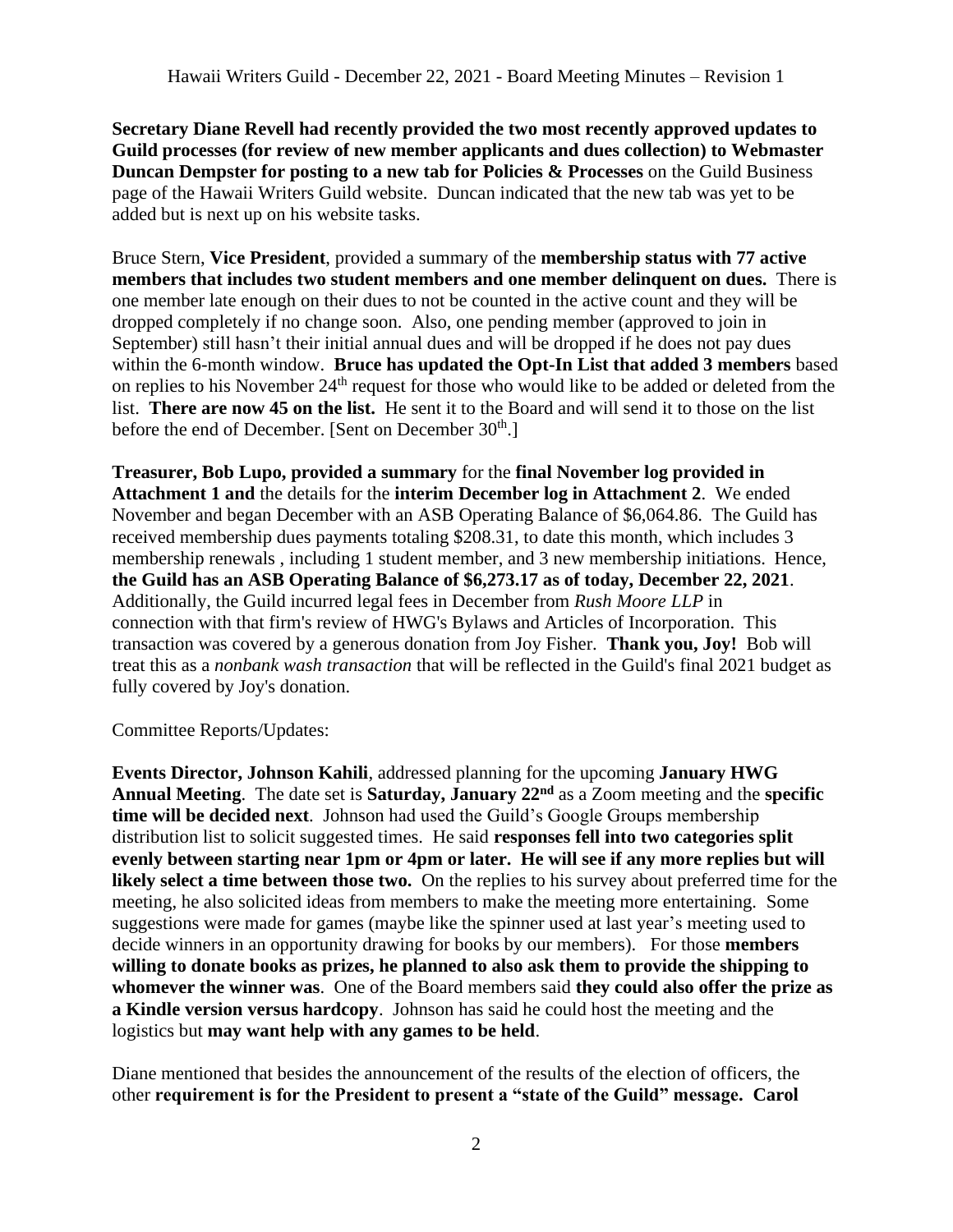**requested that the officers provide her with the accomplishments of the Guild for this year** from each of their perspectives.

The latest *Hawaii Writers Showcase* **on our HWG YouTube channel has been posted. It consists of interviews with the Volcano Writers Group** including some **readings by members**  of their works, and **also the leader of the group, Bryan Furer, interviewing Ira Ono** who provides the facilities for their meetings. A link to the episode of Showcase: <https://www.youtube.com/watch?v=Mw3xR3cPbsQ>

**The Public Relations Director, Joy Fisher**, said no PR releases recently.

Related to collection of information for the next Member Newsletter, **Joy said there have been 8 new members since early January in the first half of the year and so far 6 new members since then**. She has been and will continue to request information on those six new members who joined after June and the release of the prior Member Newsletter or any others in early January who join. The next **issue of online Members News** is planned for March 2022 to avoid conflict with the effort to publish the next edition of the *Latitudes* online Literary Review.

In support of our alliance with the Berkeley chapter of the California Writers Club (CWC), Joy will provide them with the link to the recent *Hawaii Writers Showcase* **on our HWG YouTube channel.** Joy will continue to pass along to Guild members via e-mail the latest online offerings from the Berkeley chapter of CWC.

**Our Webmaster, Duncan Dempster**, had **updated the Hawaii Writers Guild website with the bio provided by new member Dan Sockle**. Dan also provided Duncan with information for Dan's own author page but the work to get it ready to post is ongoing. Duncan is also working to add the tab to the Guild Business page for Policies & Processes that will include the two processes provided to him by Diane recently. Duncan has also begun the work to get the website set up for the coming issue of the Guild's literary review *Latitudes*.

**Bob Lupo was unable to attend but did provide information via e-mail earlier in the day on the 3 rd edition of our literary review** *Latitudes***.** The Genre Editors have completed reviews and evaluations of all submissions. Several pieces in fiction and particularly in nonfiction were deemed in the gray/maybe zone. Bob forwarded all approved submissions and the 'maybes' to the Selection Committee for review. **He hopes to schedule a fiction/drama Committee meeting late next week, and poetry and nonfiction meetings the first week of January 2022**. **Nonfiction may need 2 Committee sessions**. In an earlier e-mail to Diane after last month's Board meeting minutes were sent to the membership, **Bob provided some corrected statistics on the total set of submissions in each category** that included a couple being placed into different categories than originally assigned. We received 18 stories (including the screenplay), not 17. We had received 3 submissions from a very new member (the writer for whom he extended a deadline), but had missed initially a very short flash fiction piece now accounted for. So **total submission counts: 18 fiction pieces, 13 nonfiction essays/memoirs, 2 drama pieces, and 43 poems for a Revised Grand Total of 76 submissions**, not 75, **for consideration in** *Winter 2022 Latitudes*.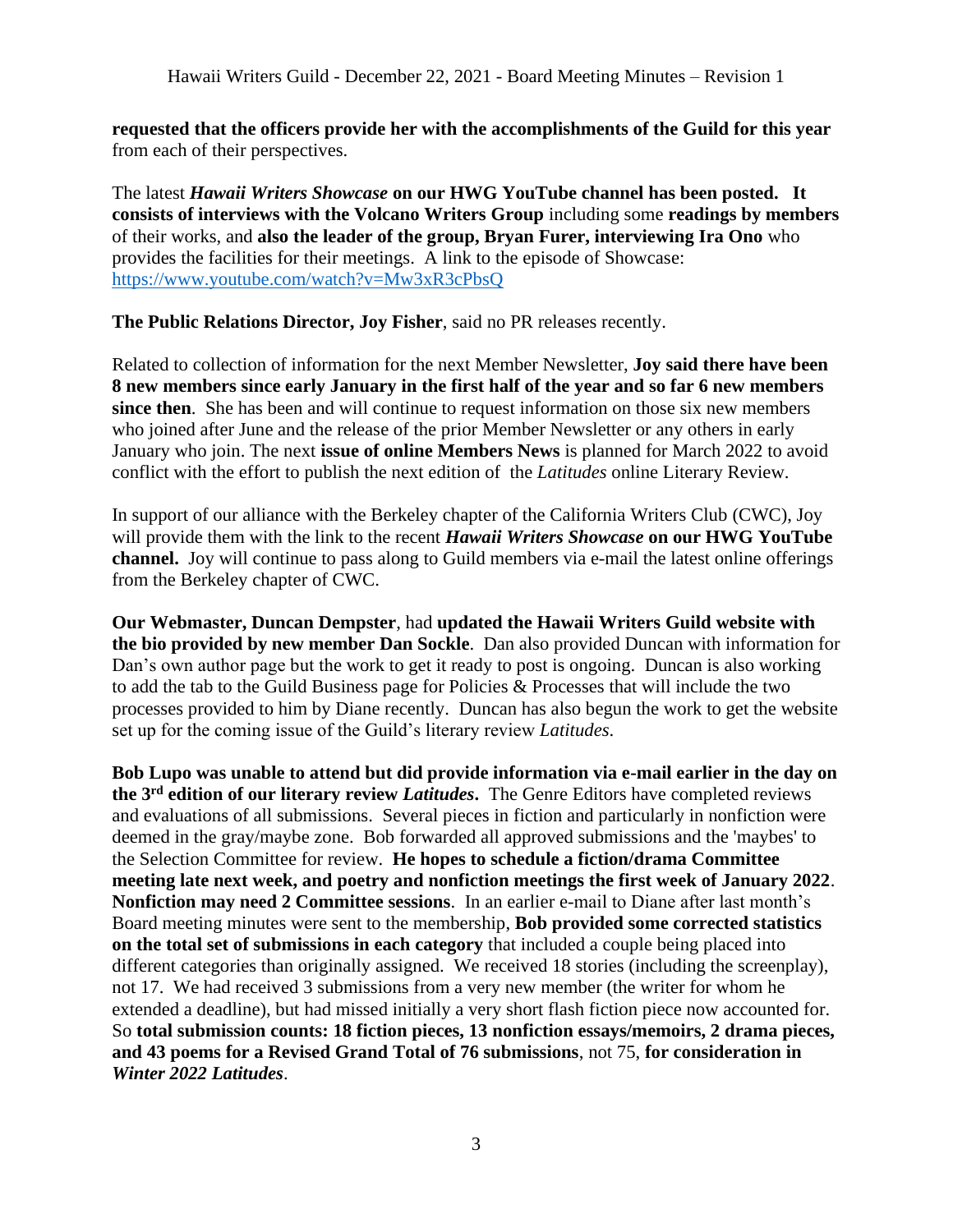Diane **Revell will** put out the "voter's pamphlet" information on each candidate and the ballot in early January. She will **conduct the election like last year with on-line voting** initiated early in the new year and due to complete the day prior to the Annual Meeting with final counts announced at the meeting.

At the prior meeting of the Board, it was agreed Board meetings could be recorded for distribution to members, so those unable to attend could see what occurred. The host would then use the Guild's Google distribution list of members to **ensure that only members received the recordings**. **Unfortunately**, for this new process **the recording was not turned on initially and was only begun part way into the discussion of the next topic. [Duncan distributed the recording via e-mail later the afternoon of December 22.]**

Joy covered the **issue of "Bylaws update to Section 5.8 Action without a Meeting" and how it related to Hawaii State law for nonprofits with the information found in her memo included as Attachment 3**. The specifics had also been discussed at the prior two Board meetings, but since then Joy had consulted the attorney that we used for the transition to being a 501(c)(3) nonprofit to rule on some questions raised. The current wording in the HWG Bylaws is confusing but it is clear it was derived from the related state law. It was thought the preference for the Guild would be to allow action taken without a meeting by Board members to be done like the rules for action taken within a Board meeting. A resolution based on Joy's memo was raised, seconded, and passed by the required 2/3 Board member votes to remove the current wording of Bylaws Sction 5.8 and replace it with the alternate words in the memo. It was also decided that the update to the Bylaws should be made soon versus waiting to see the if another potential change may be needed from the activity Carol, Bruce, and Johnson are pursuing on Board representation and Board voting. **Diane took the action to update the Bylaws per the approved resolution. The resolution is provided as Attachment 4**. [Diane has included in the resolution correction of a typo in the current version, updating the signature page to reflect current set of Board of Directors, and to update the revision history as needed for any revision. The revised Resolution Log is provided as Attachment 5.]

For **South Hawaii/Volcano**, Bryan Furer the **Regional Director,** said they plan to hold their regular Volcano Writers Group meeting December 27<sup>th</sup> in accordance with CDC pandemic protocols. Their group is now working on a second book called *Out of our Minds Volume 2: Shadows & Reflections* and will be working on it at their next meeting. Bryan thanked Johnson for the *Showcase* episode about their Volcano Writers Group. He and Johnson are **considering doing podcasts to spread visibility to other writing groups**.

#### **Annual Membership Meeting set for Saturday, January 22nd, time is TBD via the Guild's own Zoom account**

The **next regular Board meeting date** is set for **Wednesday, January 26 th** at **1:00pm-2:30pm via the Guild's own Zoom account** barring changes due to polling to try to ensure more participation,

There was no additional new business raised.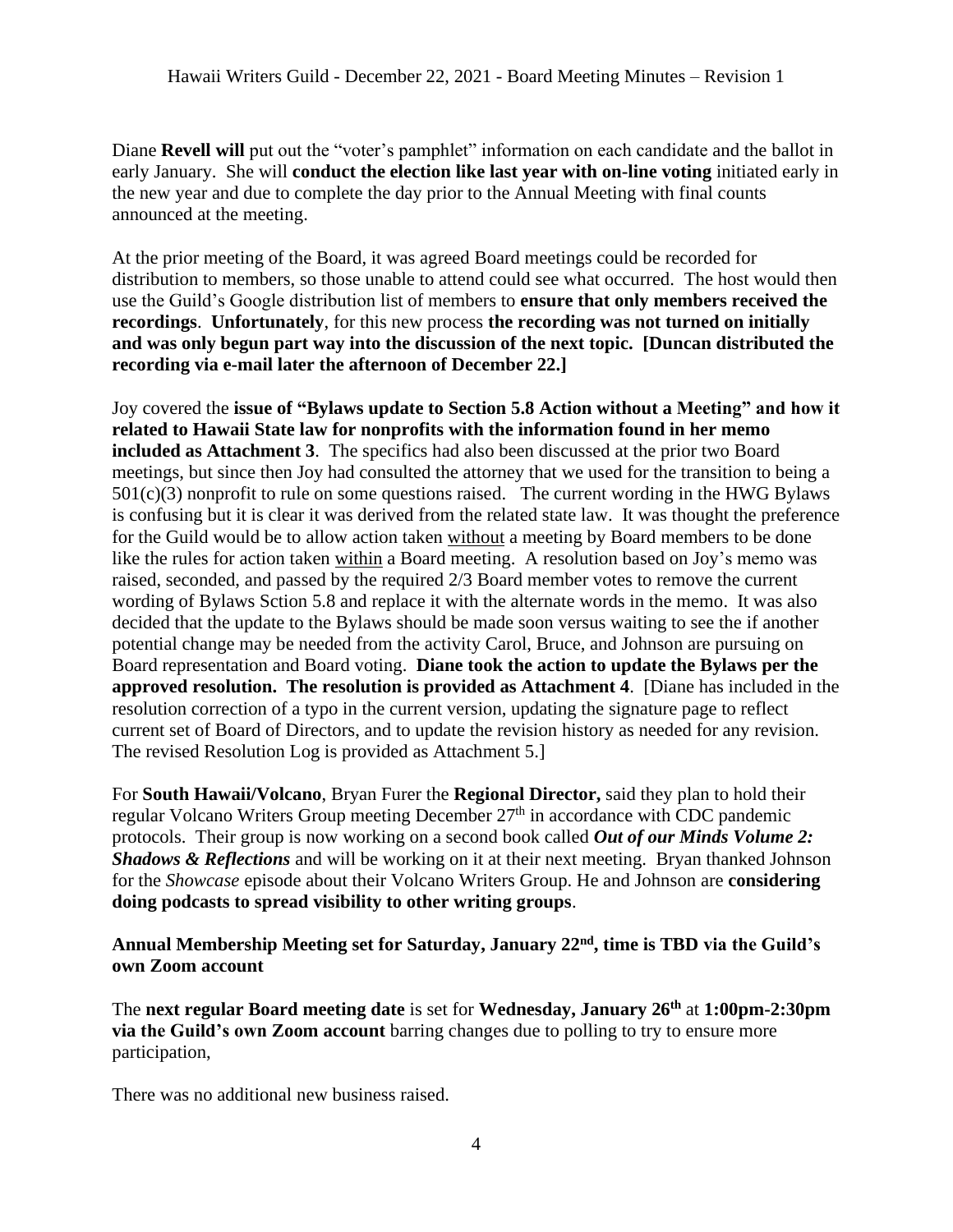The meeting was adjourned at 1:56 pm.

Respectfully submitted, Diane Revell, Secretary

Announcements:

- 1. The **next regular Board meeting time and place: Wednesday, January 26 th at 1:00pm – 2:30pm. Meetings will all be via Zoom for the foreseeable future**. Attendance via internet or phone via Zoom will be offered and if still under pandemic social distancing restrictions, it will be the sole method used.
- **2. Requests for items to be added to the agenda for the next regular Board meeting** should be **sent to the President Carol McMillan and Secretary Diane Revell at their e-mail addresses** [\(sylvanease@gmail.com](mailto:sylvanease@gmail.com) and [diane.b.revell@](mailto:diane.b.revell@gmail.com)gmail.com) **10-days prior to the next meeting, so by January 16 th . The agenda will be e-mailed January 21st to the full membership five days prior to the meeting.**

Attachment 1: Hawaii Writers Guild Final Treasurer's Log for October 2021

Attachment 2: Hawaii Writers Guild Interim Treasurer's Log for November 2021

Attachment 3: Memo to Board on Bylaws Section 5.8 Update Recommendation

Attachment 4: Resolution for Update to Bylaws of Hawaii Writers Guild – December 22, 2021

Attachment 5:

Parking Lot:

1. Present status on planned special meeting to address a) annual review of appointed directors and b) number and allocation of regional directors by location, and c) any related issues. **Carol McMillan/Johnson Kahili/Bruce Stern**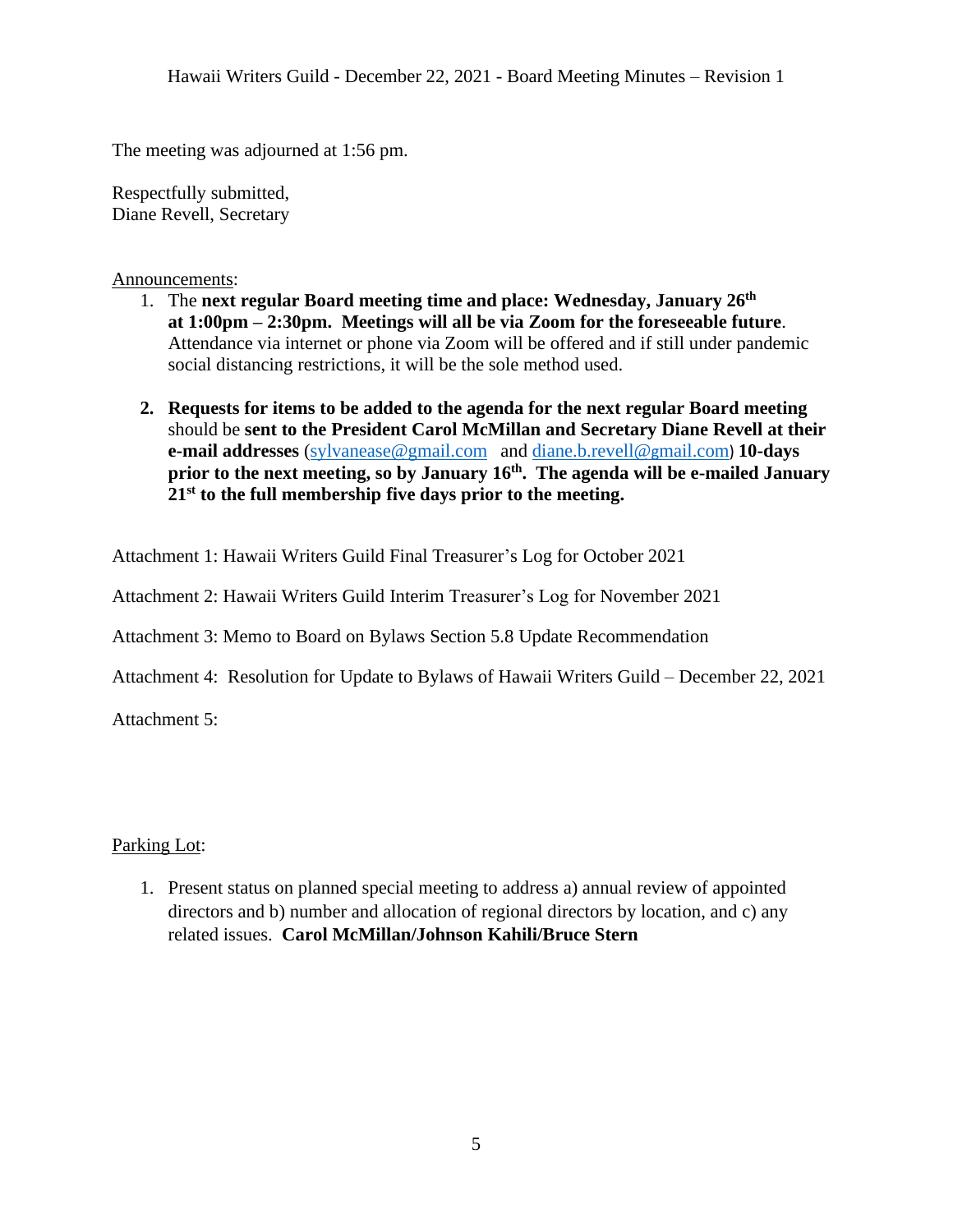|                                                |                                                     |  |            |       | Final Hawaii Writers Guild Treasurer's Log as of November 30, 2021 |           |
|------------------------------------------------|-----------------------------------------------------|--|------------|-------|--------------------------------------------------------------------|-----------|
|                                                |                                                     |  |            |       |                                                                    |           |
|                                                | ASB Operating Balance as of October 29, 2021        |  | \$6,116.58 |       |                                                                    |           |
|                                                |                                                     |  |            |       |                                                                    |           |
|                                                | <b>November Inflows</b>                             |  |            |       |                                                                    |           |
|                                                |                                                     |  |            |       |                                                                    |           |
| CherylAnn Farrell, Membership Renewal, PasyPal |                                                     |  |            |       | 39.56                                                              |           |
| Margaret Zacharias, Membership Renewal, PayPal |                                                     |  |            |       | 39.56                                                              |           |
| Wendy Noritake, Membership Renewal             |                                                     |  |            | 40.00 |                                                                    |           |
| James Brooks, Membership Renewal               |                                                     |  |            | 40.00 |                                                                    |           |
| Amazon Smile Rebata, 501-c-3                   |                                                     |  |            |       |                                                                    | 9.16      |
|                                                |                                                     |  |            |       |                                                                    |           |
|                                                | <b>Total November Inflows</b>                       |  |            |       |                                                                    | 168.28    |
|                                                |                                                     |  |            |       |                                                                    |           |
|                                                | <b>November Outflows</b>                            |  |            |       |                                                                    |           |
|                                                |                                                     |  |            |       |                                                                    |           |
|                                                | JoAnn Williams, Christmas 2021 Festival, Check #126 |  |            |       |                                                                    | $-215.00$ |
|                                                | <b>ASB Monthly Service Fee</b>                      |  |            |       |                                                                    | $-5.00$   |
|                                                |                                                     |  |            |       |                                                                    |           |
|                                                | <b>Total November Outflows</b>                      |  |            |       |                                                                    | $-220.00$ |
|                                                |                                                     |  |            |       | Total ASB Operating Balance as of November 30, 2021                | 6064.86   |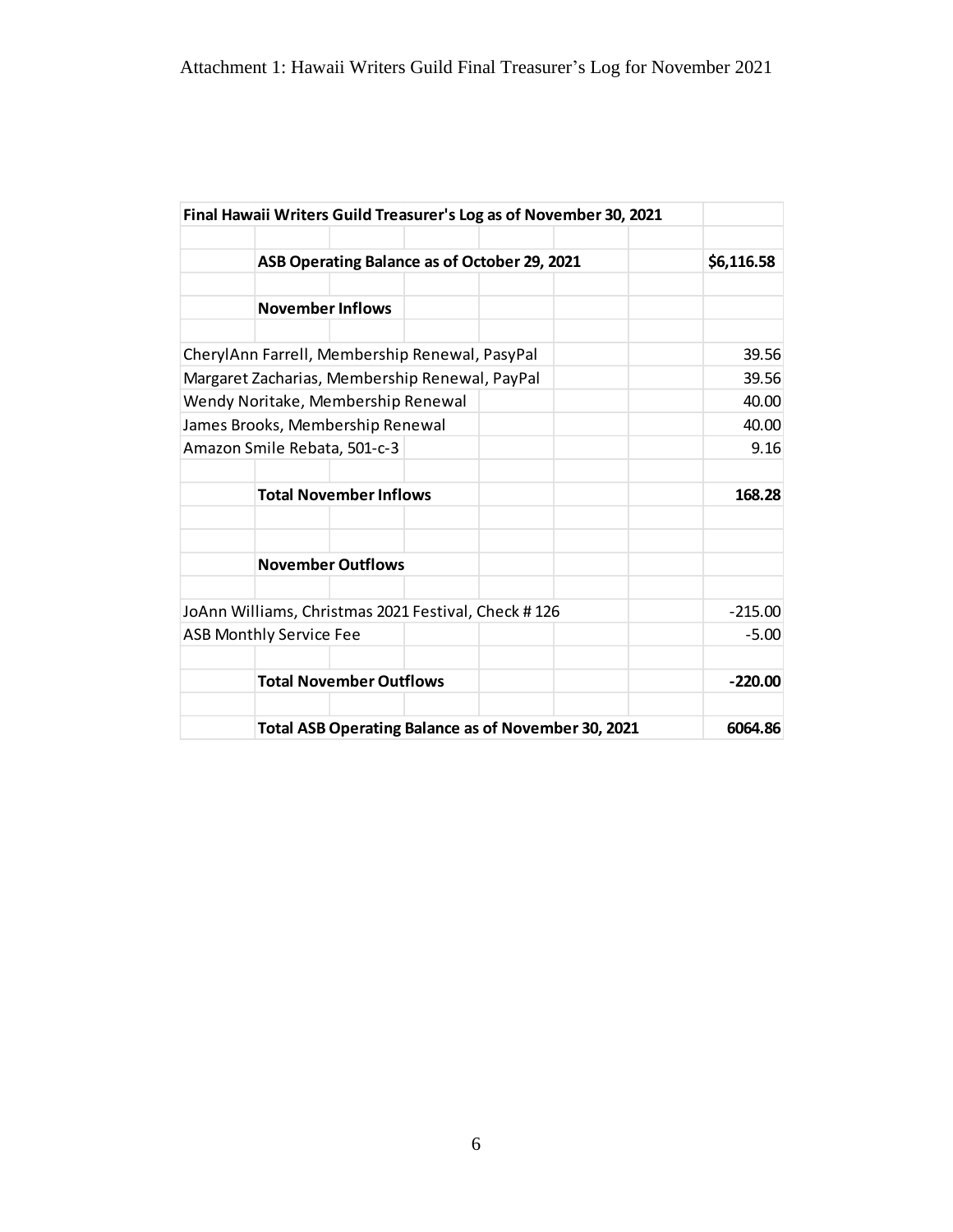|                                                | Interim Hawaii Writers Guild Treasurer's Log as of November 24, 2021 |            |
|------------------------------------------------|----------------------------------------------------------------------|------------|
|                                                |                                                                      |            |
|                                                | ASB Operating Balance as of October 29, 2021                         | \$6,116.58 |
|                                                |                                                                      |            |
|                                                | <b>Interim November Inflows</b>                                      |            |
|                                                | CherylAnn Farrell, Membership Renewal, PasyPal                       | 39.56      |
| Margaret Zacharias, Membership Renewal, PayPal | 39.56                                                                |            |
| Wendy Noritake, Membership Renewal             | 40.00                                                                |            |
| James Brooks, Membership Renewal               | 40.00                                                                |            |
|                                                | Amazon Smile Rebata, 501-c-3                                         | 9.16       |
|                                                | <b>Total Interim November Inflows</b>                                | 168.28     |
|                                                |                                                                      |            |
|                                                | <b>Interim November Outflows</b>                                     |            |
|                                                | JoAnn Williams, Christmas 2021 Festival, Check #126                  | $-215.00$  |
|                                                | <b>Total Interim November Outflows</b>                               | $-215.00$  |
|                                                | Total Interim ASB Operating Balance as of November 24, 2021          | 6069.86    |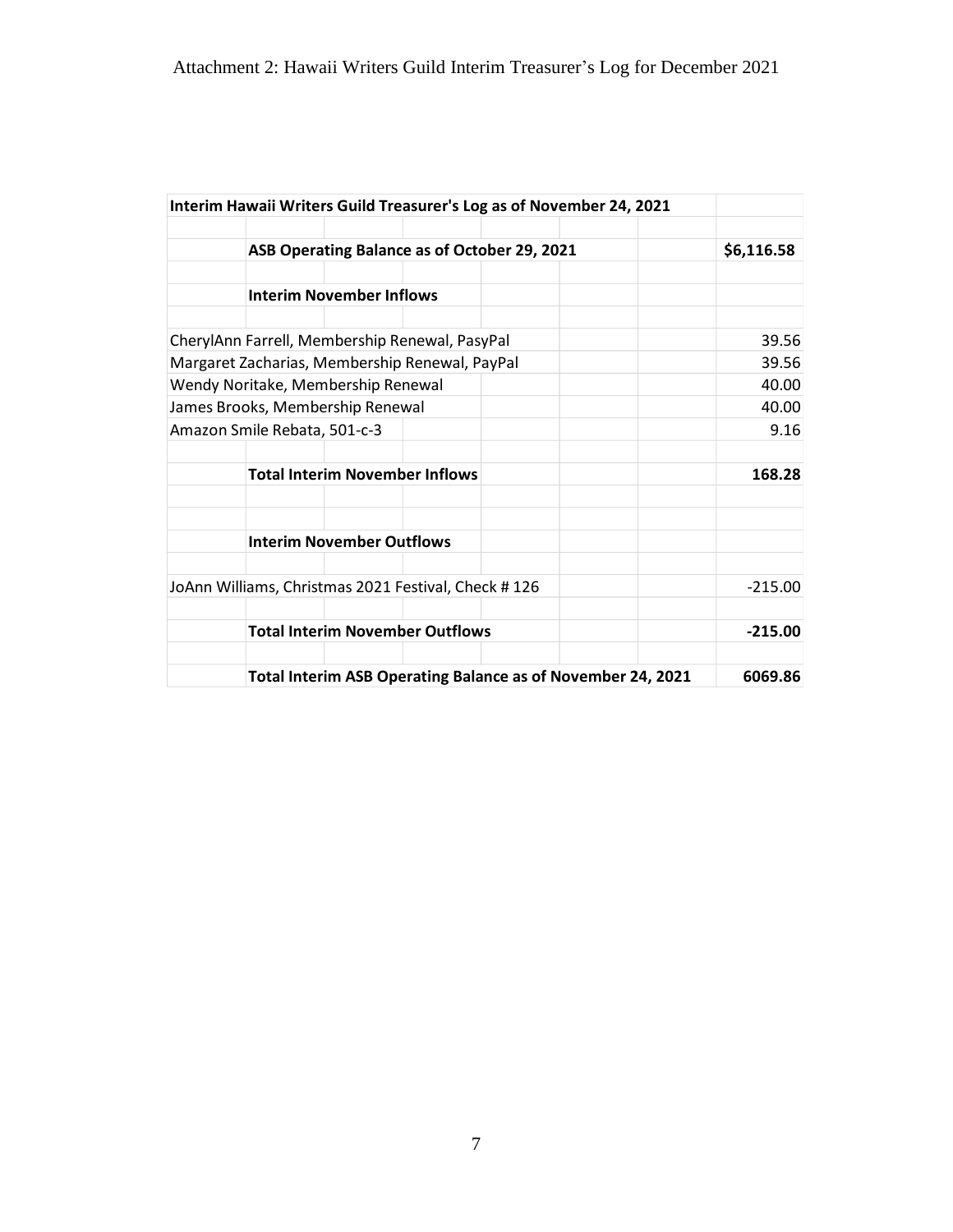## Memo to Board for consideration at December 22, 2021 Board Meeting From Joy Fisher

At our last meeting, we discussed the procedure for taking actions without a meeting, and I was delegated to seek legal advice. Because of time constraints, I ultimately sought advice from our attorney, Shawn Nakoa, rather than HANO. I will pay our attorney's bill out-of-pocket as a taxdeductible donation to HWG.

The Problem: At the present time, our Bylaws provide a rather onerous method for our board to take actions without a meeting. Bylaw Section 5.8 provides:

Section 5.8 Action Without Meeting. Any action required or permitted to be taken at any meeting of the Board of Directors, or any committee designated thereby may be taken if **all** the directors or all of the members of the committee, as the case may be, sign a written consent or provide concurrence via electronic mail setting forth the action taken or to be taken at any time before or after the intended effective date of such action. Such consent shall be filed with the minutes of the Board of Directors or committee, as the case may be, and shall have the same effect as a vote at a Board meeting.

This section is modeled after a section of the Hawaii Nonprofit Corporations Act, **§414D-144 Action without meeting.** That statutory section contains the following clause, however: **Unless the articles or bylaws provide otherwise** (the default statutory provisions that would apply follow).

The question that arose was whether the "unless" clause provides the board discretion to adopt a bylaw providing some less onerous method of taking action without a meeting or whether it merely gave us authority to prohibit taking actions without a meeting altogether.

The reason this was in question is that another statutory section regarding members taking actions without a meeting is clearly more restrictive. It provides: **Unless limited or prohibited by the articles or bylaws**, action required or permitted by this chapter to be approved by the members at a meeting may be approved without a meeting of members if (and then it sets forth the steps which must be taken for members to be able to approve actions without a meeting).

Our attorney Shawn Nakoa has confirmed that we may rely on the difference in the statutory language between the two sections to conclude that the Hawaii Legislature intended to provide more flexibility when boards, rather than members, of nonprofits take actions without a meeting. Any such method, however, must be set forth in an article or a bylaw, not just in a policy or procedure such as the ones we have recently adopted. Such a bylaw may, however, incorporate or refer to our policies and procedures.

## The Solution:

Repeal the current wording of Bylaw Section 5.8 and replace it with the following: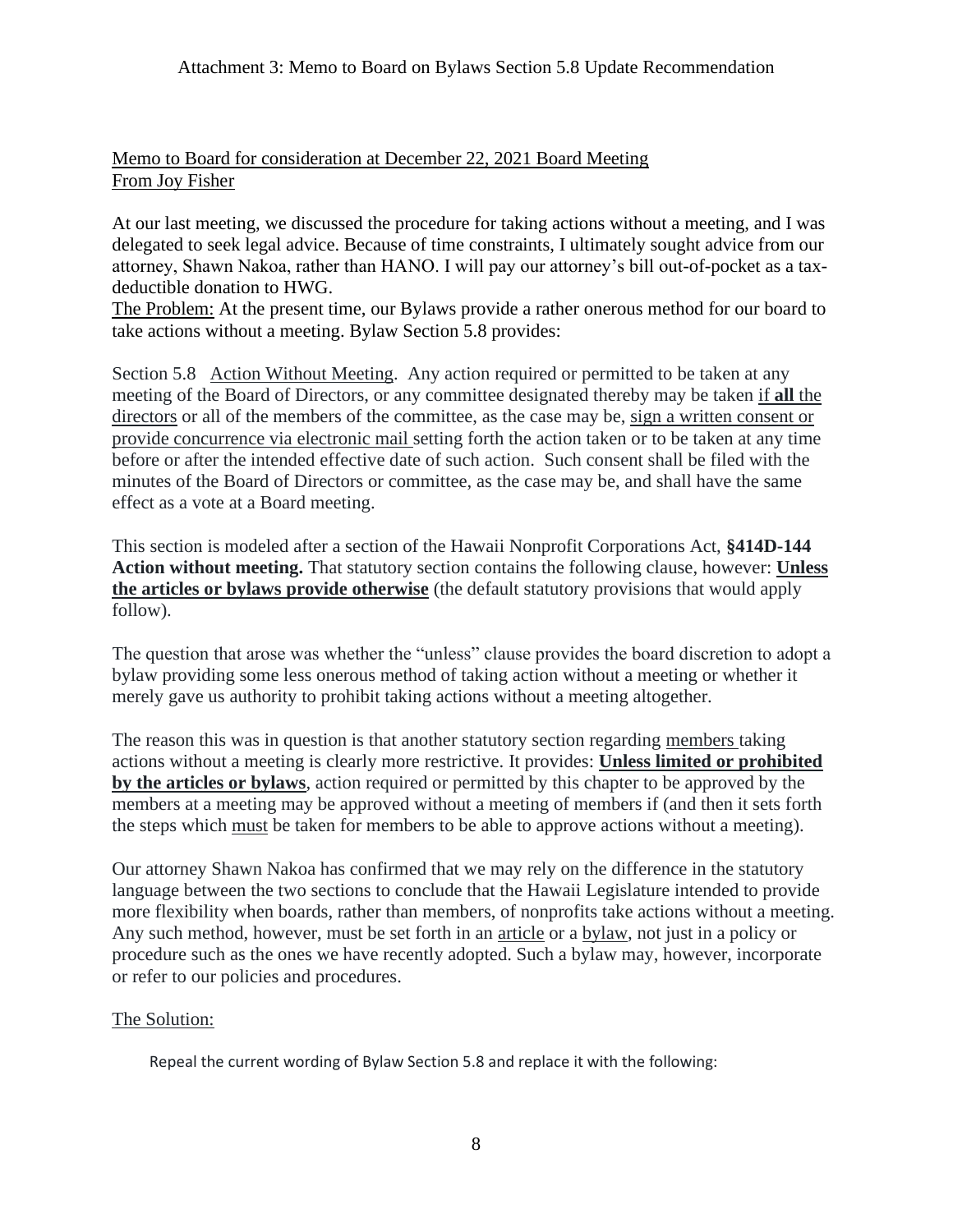#### Attachment 3: Memo to Board on Bylaws Section 5.8 Update Recommendation

**Section 5.8. Action Without Meeting.** Any action required or permitted to be taken at any meeting of the Board of Directors may be taken without a meeting so long as it is taken in accordance with any policy or procedure adopted therefore by the Board of Directors and the action is voted on by a quorum of the Board of Directors and approved by at least a majority of those voting. A record of such vote shall be filed with the minutes of the Board of Directors and shall have the same effect as a vote at a Board meeting.

**(Note:** Remember that repealing and adopting bylaws requires a **two-thirds affirmative vote** of the Board of Directors**.)**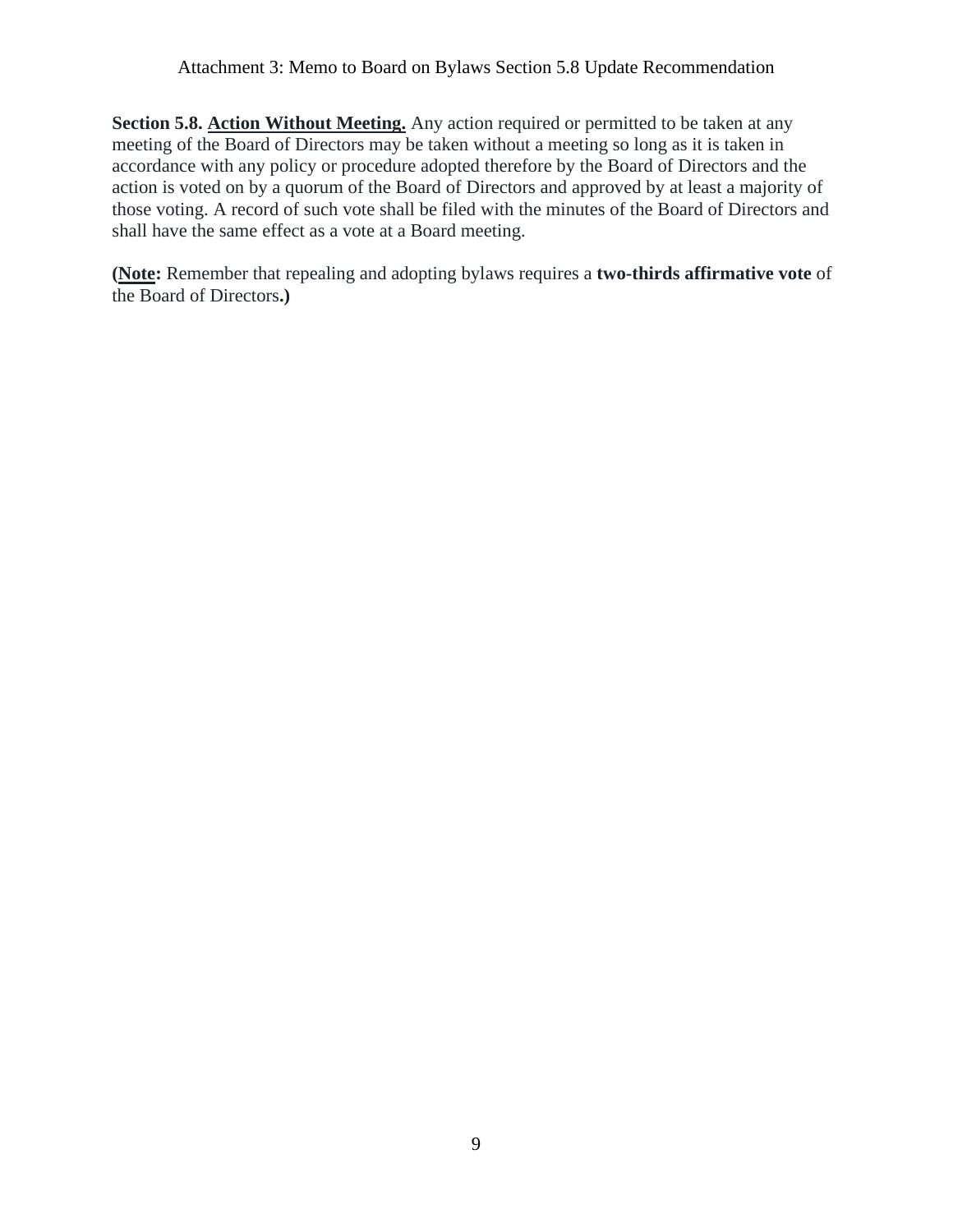Resolution to update the section in the Bylaws relative to actions taken without a meeting by the Board of Directors. This will clarify the means used by the Guild to allow the Board to act without a formal meeting and still ensure compliance with related Hawaii Nonprofit Corporations Act, §414D-144 Action without meeting based on advice from the attorney used in our prior transition to an IRS recognized  $501(c)(3)$  nonprofit. When updating Bylaws also correct existing typo, update signature page to current Board of Directors at time of approval and add to revision history page of Bylaws..

Proposed Date: \_\_\_*October 27, 2021*\_\_\_\_ Approved Date: \_ *December 22, 2021*\_\_\_\_

Resolution to Formalize and Update Bylaws of Hawaii Writers Guild

## **Background:**

#### The Problem:

At the present time, our Bylaws provide a rather onerous method for our board to take actions without a meeting.

#### The Solution:

Repeal the current wording of Bylaw Section 5.8 and replace it with the following to create Revision 2 of our Bylaws:

**Section 5.8. Action Without Meeting.** Any action required or permitted to be taken at any meeting of the Board of Directors may be taken without a meeting so long as it is taken in accordance with any policy or procedure adopted therefore by the Board of Directors and the action is voted on by a quorum of the Board of Directors and approved by at least a majority of those voting. A record of such vote shall be filed with the minutes of the Board of Directors and shall have the same effect as a vote at a Board meeting.

## **Correct Typo**:

When making this update, also correct a typo in Section 8.5.2 to add the missing space between "Guild" and "shall" in the first sentence.

#### **Update signature page with current officers and the revision history page**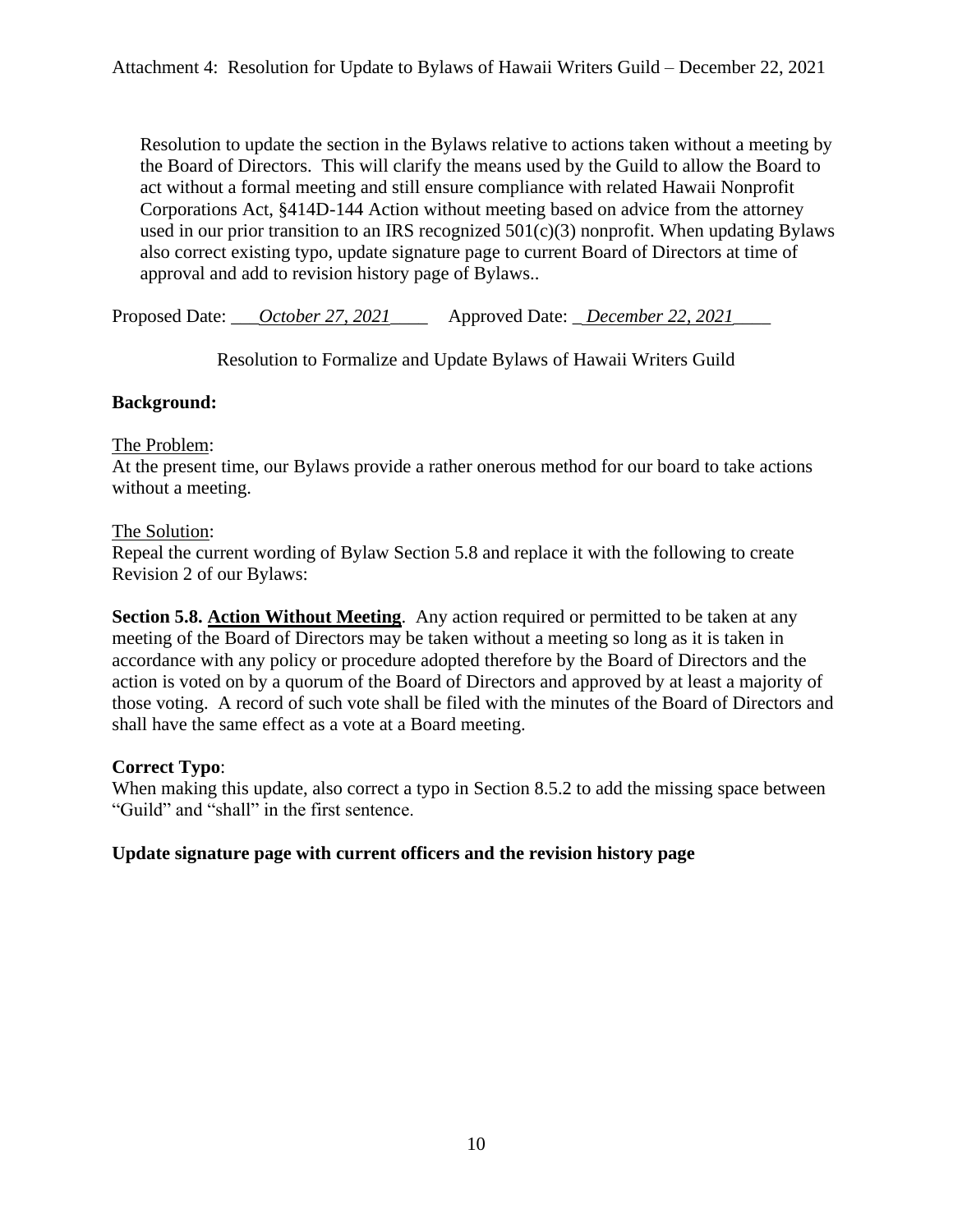## Hawaii Writers Guild – Resolution Log Updated December 1, 2021

This log shall be used to record resolutions passed by the Board of Directors. This log has been initiated as of January 2021.

| $\#$           | Date Passed                       | Resolution                                                                                                                                                                                                                                                                                                                                     | Document Affect                                                                                                                                                                                                                                     |
|----------------|-----------------------------------|------------------------------------------------------------------------------------------------------------------------------------------------------------------------------------------------------------------------------------------------------------------------------------------------------------------------------------------------|-----------------------------------------------------------------------------------------------------------------------------------------------------------------------------------------------------------------------------------------------------|
| $\mathbf{1}$   | Jan-27-2021<br><b>BOD</b> Meeting | A resolution was made "to replace Diann<br>Wilson with Carol McMillan on the bank<br>signature list" based on results of the election.<br>Approved unanimously.                                                                                                                                                                                | Feb-16-2021-Bank has<br>form ready                                                                                                                                                                                                                  |
| $\overline{2}$ | Feb-24-2021                       | Resolution to suspend two-signature check<br>requirement during pandemic restrictions.                                                                                                                                                                                                                                                         | Suspend during the<br>period of the pandemic<br>requirements in the<br>Bylaws, Sections 8.1.1<br>and 8.1.2 for all checks<br>drawn on the<br>Guild's banking<br>account to be signed by<br>two members of the<br>Board.                             |
| 3              | Feb-24-2021                       | Resolution to update physical/mailing address<br>of corporate office of Hawaii Writers Guild.<br>To corporate agent's (Diane Revell) physical<br>address, and HWG post office box mailing<br>address. Use for DUNS number application.                                                                                                         | At this time, it is not<br>planned nor necessary<br>to change the AIC, but<br>to refer to this<br>resolution to show the<br><b>Board of Directors</b><br>resolution approved to<br>make the changes in<br>office physical and<br>mailing addresses. |
| $\overline{4}$ | Nov-21-2021                       | Resolution to Update New Member Applicant<br>Review Process to make sure responses to<br>applicants occur in a timely manner and<br>define a tie vote for approval by the Board<br>results in rejection of the applicant.                                                                                                                      | This log and the<br>updated process will be<br>posted to the Guild's<br>website Guild Business<br>page under a Policies &<br>Process tab.                                                                                                           |
| 5              | Nov-21-2021                       | <b>Resolution to Update Dues Collection Process</b><br>to transition to all dues coming due at the end<br>of each calendar year, define the prorating on<br>a quarterly basis of dues in cases such as<br>members joining/rejoining, and to<br>synchronize dues owed as the Guild<br>transitions from dues owed in month the<br>member joined. | This log and the<br>updated process will be<br>posted to the Guild's<br>website Guild Business<br>page under a Policies $\&$<br>Process tab.                                                                                                        |